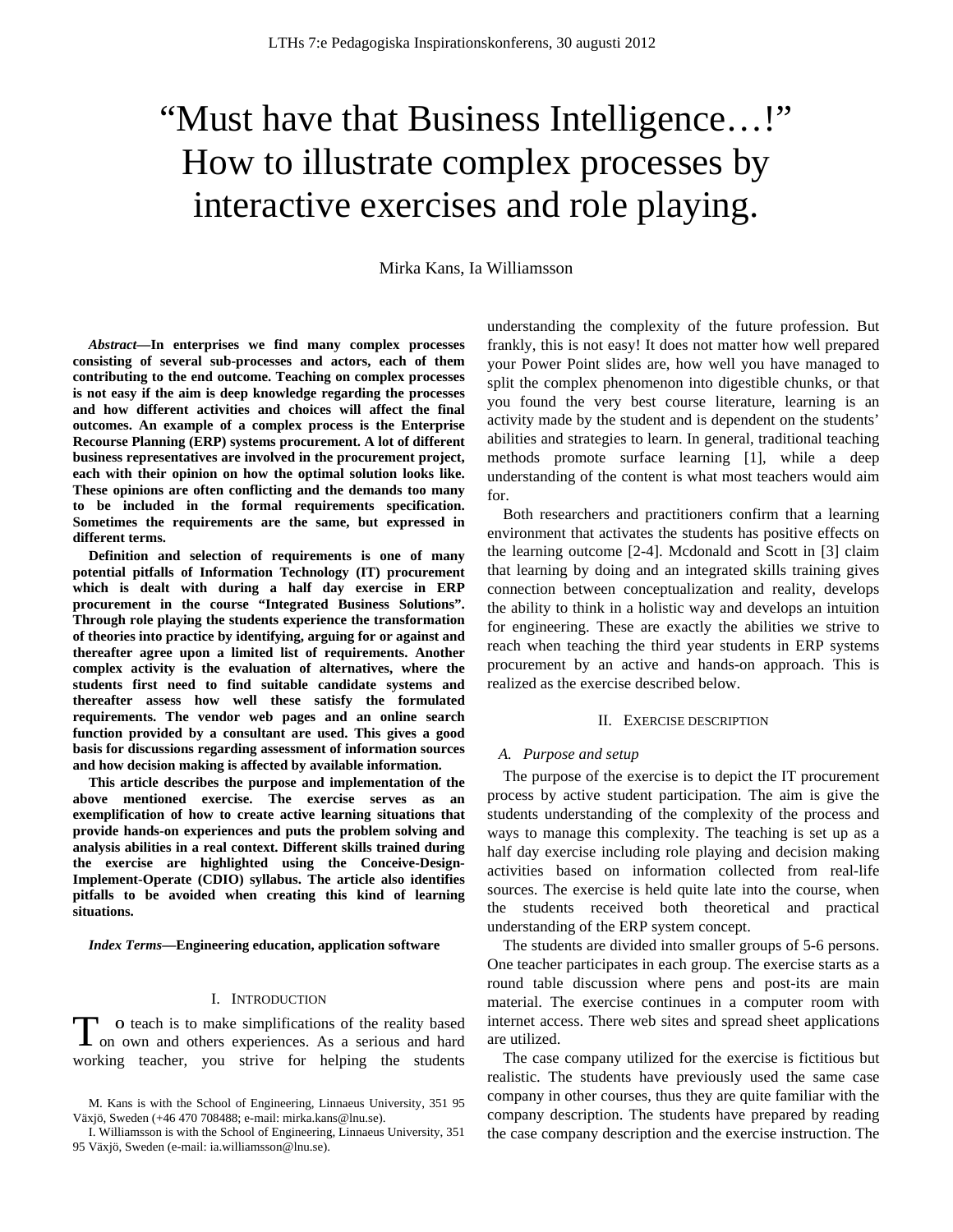exercise begins with a short introduction, the general time frame is presented and the roles are handed out.

## *B. Presentation and planning*

The students are given a specific role, e.g. IT manager, CIO or Production manager described with characteristics relevant for the procurement project. The roles are humorously described to tempt student commitment. Students present themselves to each other according to their roles, excluding the personnel characteristics such as "stubborn", "focused" or "greedy", and briefly plan the further work. Teachers participate in the role of consultant, thus are active in the role playing but not directing the activity.

# *C. Brainstorming*

Each student identifies requirements of the future ERP system according to their roles and the presumptions of the case company. The requirements are written down on post-its. Thereafter each requirement is presented to the full group. The student group discusses and sorts the requirements. Duplicates are identified and common patterns in other requirements are highlighted. For example, "user friendly", "easy user interface" and "big buttons" might be combined into one requirement.

# *D. Requirements selection and prioritizing*

From the set of requirements, a manageable number are chosen. The goal is to agree on approximately 10 requirements. An important part of this work is arguing for the desired requirement, i.e. to find relevant and winning arguments for why the specific requirement should be considered. The group has to negotiate on the final set and find a suitable trade-off considering the overall objectives of procurement. The requirements are thereafter ranked according to importance (mandatory, important, desirable).

## *E. Selection of candidate systems*

Supported by the final requirements list, 3-5 alternatives for ERP system candidates are selected. Here the student use an on-line search function provided by an ERP consultant. The requirements are used as search terms. If the terms in the search engine do not correlate with the requirements list synonyms have to be found. A requirement expressed as "financial module" will for instance require the students to specify functionality in more details, such as "budgeting", "invoicing" and "accounts payable and receivable". A note: the engine is based on information from the vendor and is programmed by the consultant, thus here we get subjective judgments that will affect the selection.

# *F. Systems evaluation*

Once the candidate systems have been selected a thorough investigation and ranking of these is made. Yet another tool is introduced for this purpose: a multi criteria decision making (MCDM) matrix. In the matrix the requirements are inserted and the relative importance of each requirement is given in form of a weight between 0-100. The candidates are evaluated according to their ability to fulfill the requirements, in the scale 0-5. The vendor web pages are utilized as main source of information for the evaluation. The total requirements coverage is thereafter calculated. The qualitative judgments are in this way transformed into quantitative measures.

# *G. Choice*

The best alternative of the candidate systems is chosen based on the outcome of the MCDM quantitative measures. Most often the alternative with highest total score is elected. However, in some cases other characteristics need to be considered in addition to the result of the MCDM, such as mandatory requirements fulfillment; the candidate scoring highest in the MCDM might not fulfill the mandatory requirements, and therefore another alternative with lower score would be chosen which fulfills the mandatory requirements.

When the final choice is made, the groups will motivate and discuss the outcome in class. A discussion regarding the decision and decision making process is directed by the teacher to highlight factors affecting the final decision (such as information coverage, subjectivity in selection and in evaluating the alternatives, or the students' previous understanding), and how these factors would lead to quite varying results even though all groups worked with the same case.



Fig. 1. Selection and prioritizing of requirements.

# III. SKILLS TRAINED

Several important skills are trained during the exercise. In Table 1 the most important ones are listed using the terminology of the CDIO syllabus version 2 [5]. The CDIO syllabus consists of four main groups of skills; 1) Disciplinary Knowlede and Resoning, 2) Personal and Professional Skills and Attributes, 3) Interpersonal Skills: Teamwork and Communication, and 4) Conceiving, Designing, Implementing and Operating Systems. The exercise trains skills from all four groups, but especially from groups two and three, because the personal, professional and interpersonal skills are a necessity for succeeding with the assignment. Without good team operation and dialogue the group will not be able to cooperate.